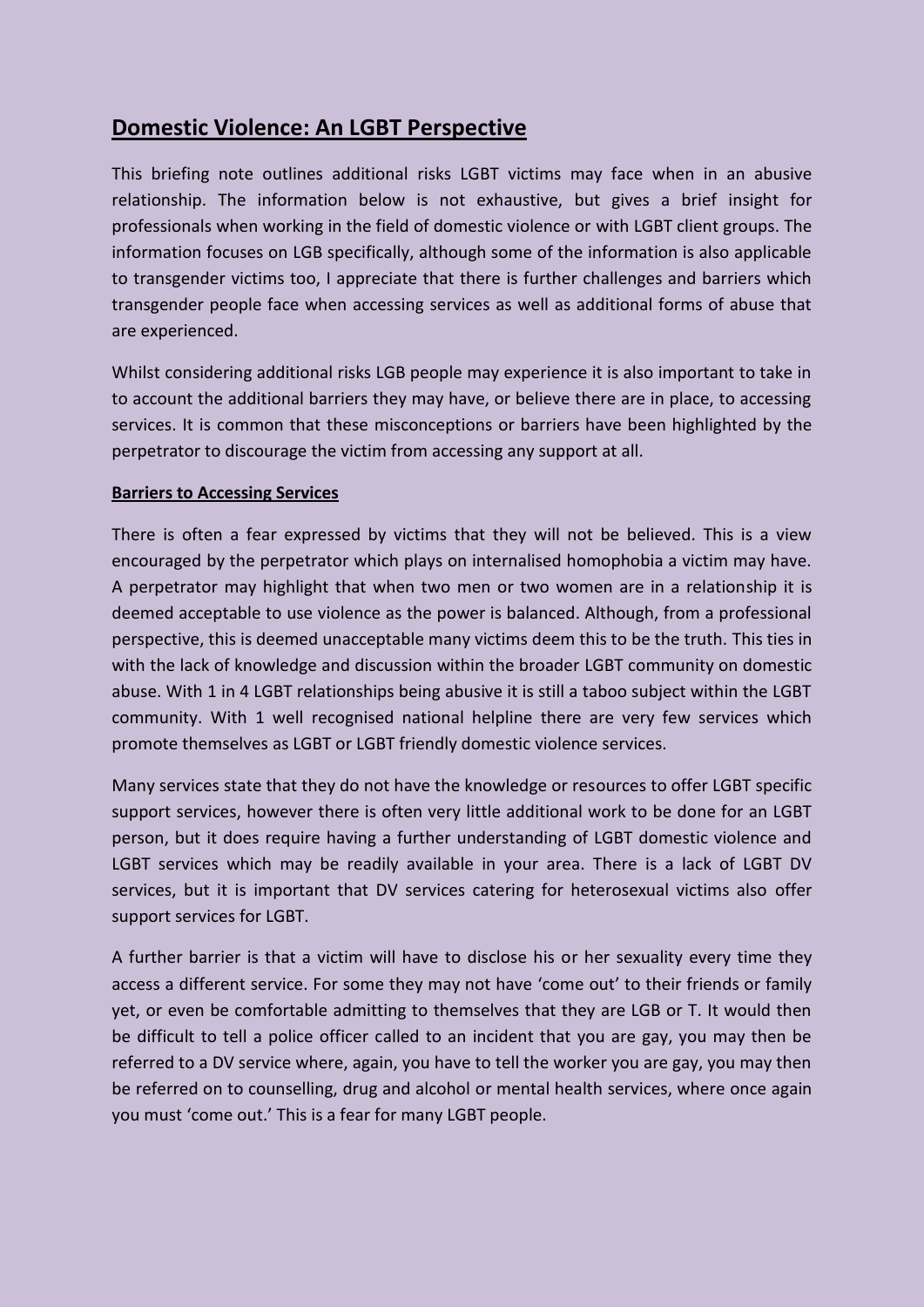# **Outing**

Outing can be used as an additional control method for perpetrators of domestic violence. If a victim has not identified his or her sexuality to friends, family, colleagues or children perpetrators may threaten to 'out' their partner to gain control. It sits as a form of psychological abuse, forcing the victim to act against his/her will to avoid further challenging or abuse from friends, family or colleagues. A perpetrator may lead a victim to believe that being out to family, or in the workplace would be horrific and embed fear in to the victim.

# **HIV Status**

**Perpetrators with HIV:** Where the perpetrator may be HIV positive it is common for the victim to be treated as a nurse and provide constant medical attention if possible. Victims may be conditioned to believe if s/he was not there the perpetrator would not be able to take medication or function normally. Perpetrators with HIV may use psychological abuse to lead the victim to believe if s/he were to leave nobody would take care of him and the perpetrator would not be able to cope.

**Victims with HIV:** Similarly to outing perpetrators may threaten to tell friends, family or colleagues of a victim's HIV status putting personal relationships and employment in jeopardy. A perpetrator may also withhold medication or block access to medical support as a form of abuse. Perpetrators may also threaten to leave the victim or stop supporting him or her, which is often reinforced by the perpetrator telling the victim nobody else would want to love or care for a person with HIV, which falls in to the category of psychological abuse.

#### **Isolation**

Although many heterosexual victims are isolated from friends and family by perpetrators this may be a crucial additional barrier for LGBT people. LGBT victims may have been disowned or have reduced contact with their family if their family and friends did not agree with the victim's sexual orientation. It may not be obvious to family members who have very little engagement with a LGBT victim that they are in a vulnerable situation. Because of this an LGBT person may already have a reduction in support networks readily available. This often puts the victim more at risk because it is these networks that may encourage a victim to access support services.

# **First LGBT Relationship**

Domestic violence is more prominent in first LGBT relationships. This is irrelevant of age of the victim or perpetrator, it is as likely to take place in a relationship where the victim came out as 16 as a victim that has come out at 46. A perpetrator will often tell the victim that domestic violence is expected in same-sex relationships as two men or two women are of equal power. Although this may take place in any first relationship it is more common where